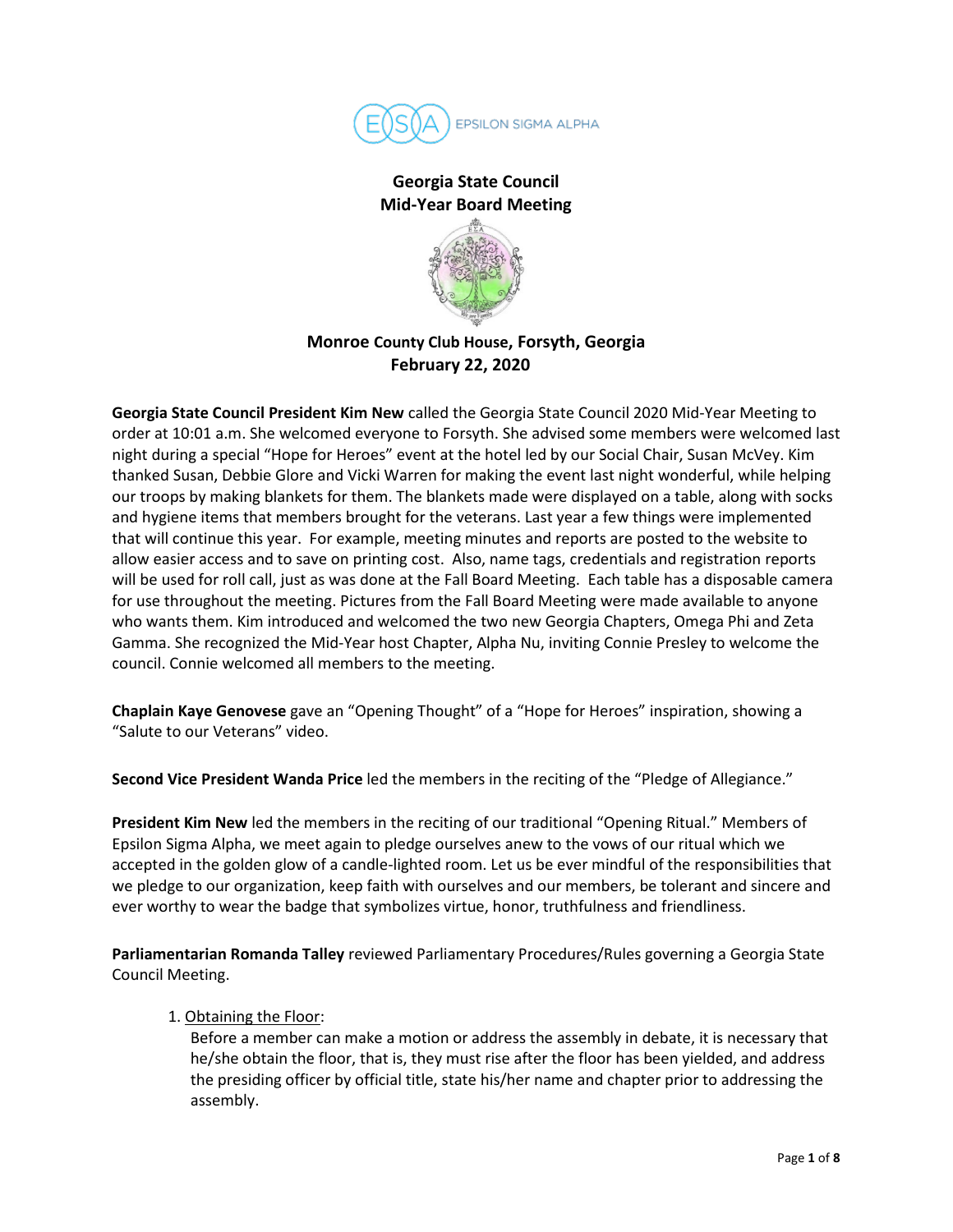## 2. Motions and Resolutions:

After obtaining the floor a motion is made by saying: "I move …" and then state the proposed action. If a motion is lengthy, it must be written and handed to the President/Chair.

# 3. Second Motions:

A second to a motion must come from a member of a chapter other than that which proposed the motion. To second a motion, the member must rise; state your name and chapter and say, "I second the motion."

## 4. Stating the Question:

When a motion has been made and seconded, it is the duty of the President/Chair, unless the motion has been ruled out of order, to immediately state the question that is before the assembly for its consideration and action.

## 5. Debate:

A delegate is limited to speaking twice on one motion. A Delegate's first speech shall be limited to two (2) minutes, debate to ten (10) minutes.

## 6. Time:

All reports and speeches will be limited to three (3) minutes unless previously cleared with the President/Chair.

## **Credentials Chair Vicki Warren** presented the following credentials:

| 14 of 17 Chapters were represented for a total of: | 30 Chapter Votes             |
|----------------------------------------------------|------------------------------|
|                                                    | 18 GSC Past Presidents Votes |
| Total Votes:                                       | 48                           |

**Recording Secretary Gail Marchant** advised that in accordance with the Bylaws, the Minutes Committee reviewed and approved the minutes of the September 2019 meeting. The minutes were also posted to the GSC Website. With no objections, the reading of the minutes was dispensed. Gail moved to accept the September Fall Board Meeting Minutes as written. Coming from a Committee a second is not required. President, Kim, called for discussion and presented the question. Afterwards, she called for the vote. The motion carried.

**Treasurer Susan Garner** provided the following Treasurer's report:

| Checking Account Balance as of September 12, 2019:      | \$12,696.91   |
|---------------------------------------------------------|---------------|
| Income:                                                 | 377.44        |
| Disbursements:                                          | (5, 3,060.94) |
| Balance on Hand as of January 31, 2020:                 | \$10,013.41   |
| Savings Account Balance as of January 31, 2020:         | \$6,045.34    |
| Candidates Fund Account Balance as of January 31, 2020: | \$3,422.12    |
| TOTAL FUNDS as of January 31, 2020:                     | \$19,480.87   |

Copies of the Treasurer's Report, Checking and Saving Account Registers were placed in the Chapter President's Packets. There were no questions, therefore, the Treasurer's Statement will be filed for Audit.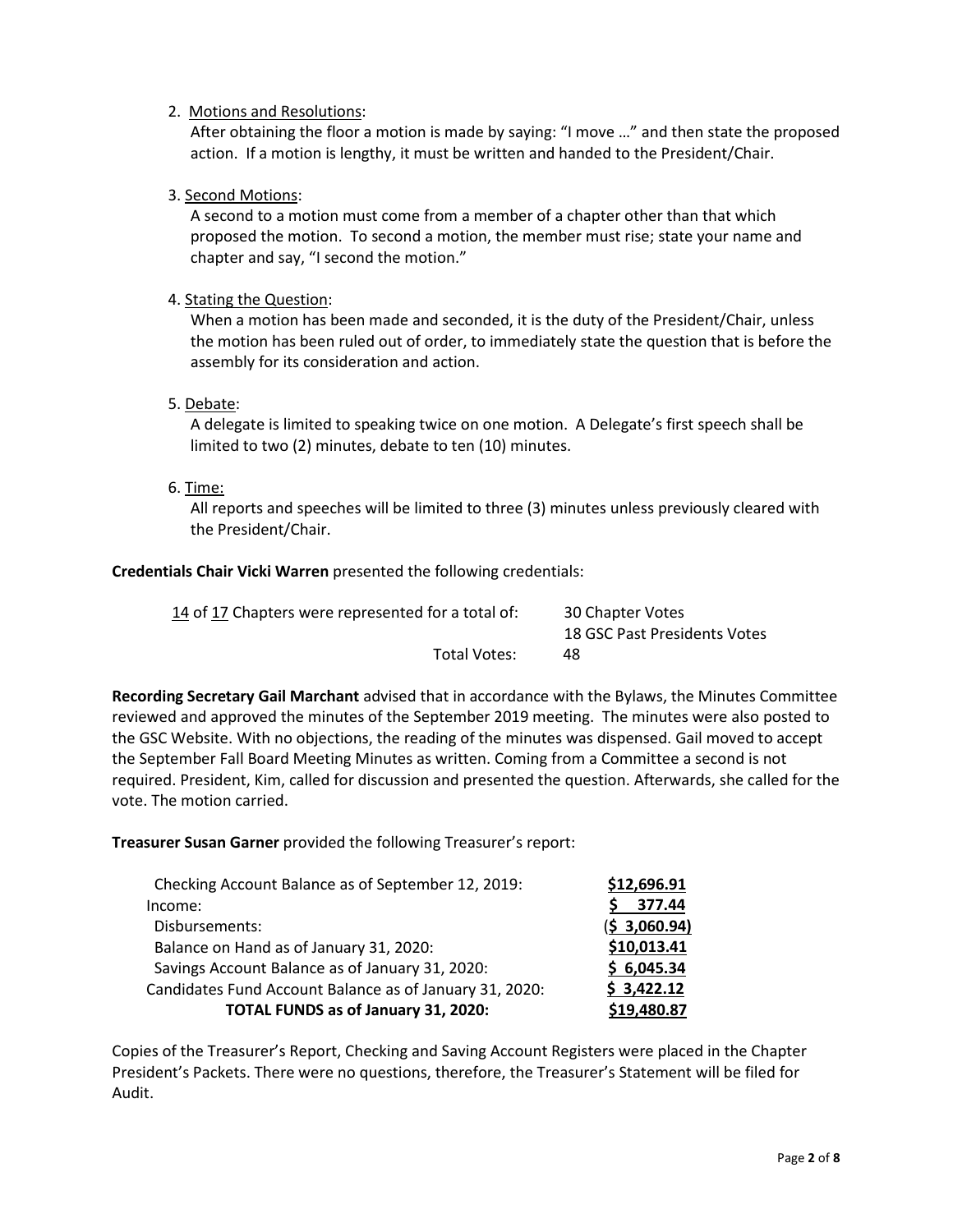**Meeting Registration Chair Connie Presley** provided the following 2020 Mid-Year Meeting Registration report (Updated Report):

| 14 out of 17 chapters have members attending. | Members:           | 57 |
|-----------------------------------------------|--------------------|----|
|                                               | Members (Pledges): |    |
|                                               | Guest(s):          |    |
|                                               | Total Registered:  | 60 |
|                                               | Total Room used    | 10 |

**Membership Chairs Vicki Warren and Wanda Price** recognized to the First Time Attendees and Pledges by presenting them with a special prize. President Kim also provided each a gift.

> Members attending a state meeting for the first time: 5 Pledges attending: 3 Guest attending: 0

Vicki and Wanda gave a special prize and recognition to the Pledges and their Sponsor by drawing one of the Pledges name from a container. Lisa Shankles, along with her sponsor, Marion Hunter, were each a recipients of a prize.

**Second Vice President and Membership Chair Wanda Price** gave the following IC Membership report as of January 1, 2020:

| <b>Active IC Chapters</b> | 17  |
|---------------------------|-----|
| Jewel Pin Members         | 89  |
| <b>MAL Members</b>        | ำ   |
| Pledge Members            | 13  |
| TOTAL                     | 103 |

**President Kim New** thanked the GSC for sending her to the SERC Convention. She was honored to represent Georgia ESA. It was her first trip to Raleigh, NC and thoroughly enjoyed it. Arriving Thursday night provided the opportunity for an impromptu Georgia dinner at the hotel restaurant. On Friday, they walked to a local outdoor mall, where they shopped, ate lunch outside at the Village Draft House and even hula-hooped. Friday night all attended the "ESA Jewels" themed welcome party.

Saturday, Pinky Barbour, our SERC President last year, introduced a representative for her Presidents Project, which was "Folds of Honor," who told us about the program. SERC collected \$2100.00 for Folds of Honor, which was presented to the representative.

President Kim New and Susan Garner were honored to be appointed as the SERC Awards Chairs this year. Since the Awards Luncheon was themed "Bright Stars," cardboard "shooting stars" were purchased. They were cumbersome, and required assemble, however, they looked great at the "Photo Op" spot. They announced the winners and shared all the amazing accomplishments. All enjoyed Saturday evening's banquet and Officer Installation.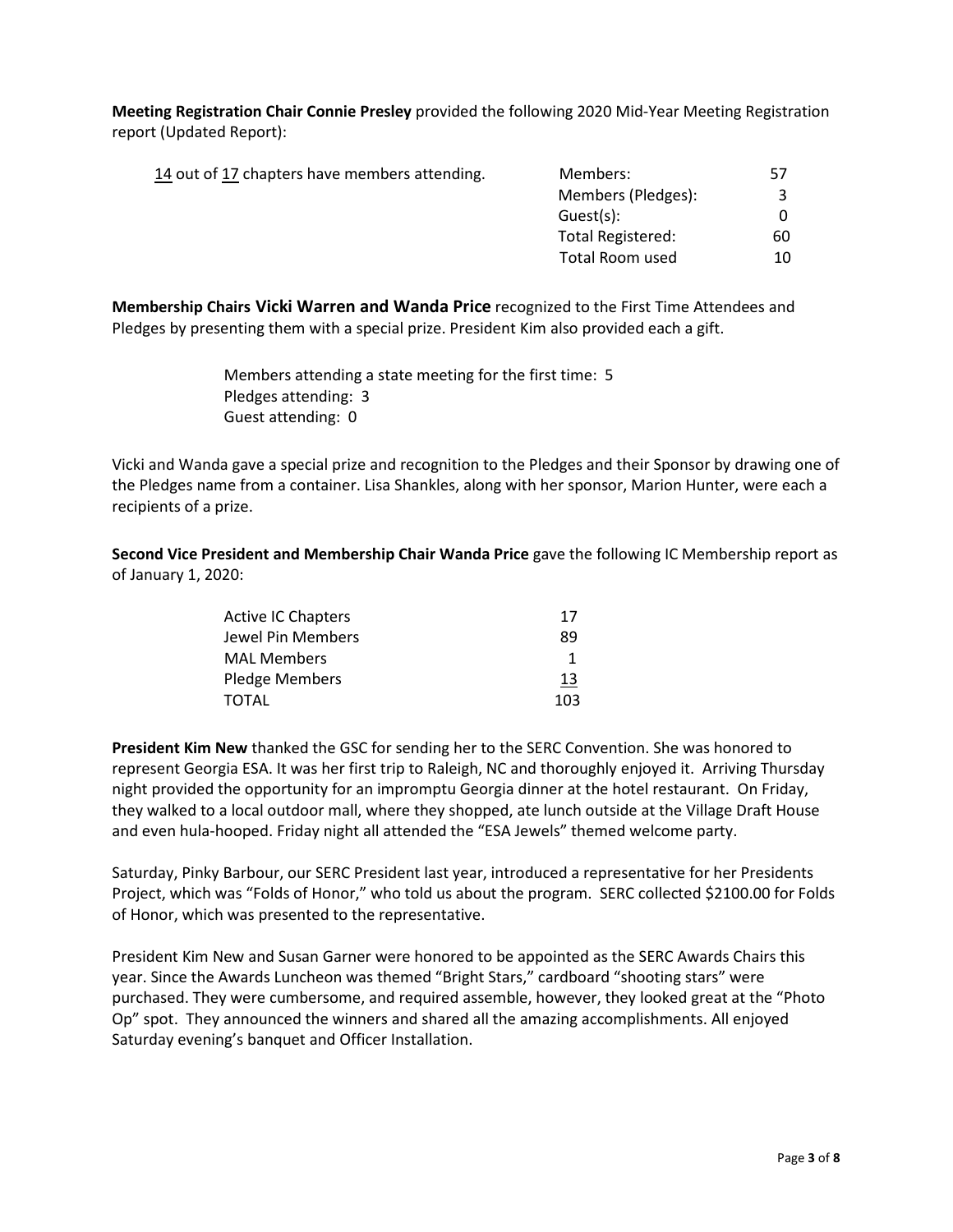Nine (9) SERC states participated in the Awards program. Under the leadership of GSC Past President, Debbie Glore, Georgia received multiple awards. Kim requested Debbie come forward to receive the following awards for Georgia;

- **1st Place** for the Ennis Karns Hope for Heroes Award *This is based on money per member contributed to military interests*
- **3rd Place** for the Thelma Waggoner ESA Foundation Award *Amount of money contributed per member to the Foundation*
- **3rd Place** for the Barbara Riley Circle of Life Award *This is based on amount of money per member contributed to St Jude*
- **3rd Place** for the Adelaide Smith Disaster Fund Award *Amount of money per member*
- **3rd Place** for the Jean Freeman "Happiness Is" Philanthropic Award *This is based on the number of philanthropic hours per member*
- **3rd Place** for the Joan Mason St. Jude Award

*This is based on the number of chapters participating in any St Jude project*

# **Our SERC total for St. Jude this year was \$12,246,502.20.**

In addition to the above, the following members were winners in the Association of the Arts:

| Sharon Smoot - 1 <sup>st</sup> Place in Needlework | Susan Garner - 1 <sup>st</sup> Place in Crafts (Mixed Media) |
|----------------------------------------------------|--------------------------------------------------------------|
|                                                    | - 1 <sup>st</sup> Place in Crafts (Painted Art)              |
|                                                    | - 1 <sup>st</sup> Place in Presidential                      |
|                                                    | - "Best in Show for Mixed Media"                             |

Jean Johnson and Susan Garner were honored with a special award from the SERC President, Pinky Barbour for being "Silent Warriors" in our state. Pinky created this award to help recognize and honor those who work "above and beyond" and are always there to make our events and projects a success. Both ladies were surprised that Kim nominated them, saying "they do what they do for the love of ESA." Kim congratulated both, adding that Jean will be missed but her spirit is here with each of us today.

President Kim shared information about the SERC 2019-2020 President, Mary Smith. Her theme for the year is "Endless Ring of Service". Mary asked each state council to do a service project for a homeless person, a needy family or one of our own ESA members who might need assistance. She also requested each member to do a good deed for someone in need, relating this project can be an ongoing or a onetime project.

The 2020 SERC Conference is scheduled on November 5-7, 2020 at the Grand Orlando Resort at Celebration in Kissimmee, Florida. The theme is "Flock to Florida". Registration fees are \$120.00. Room rates are \$95.00 + \$15.00, resort fees and parking are included.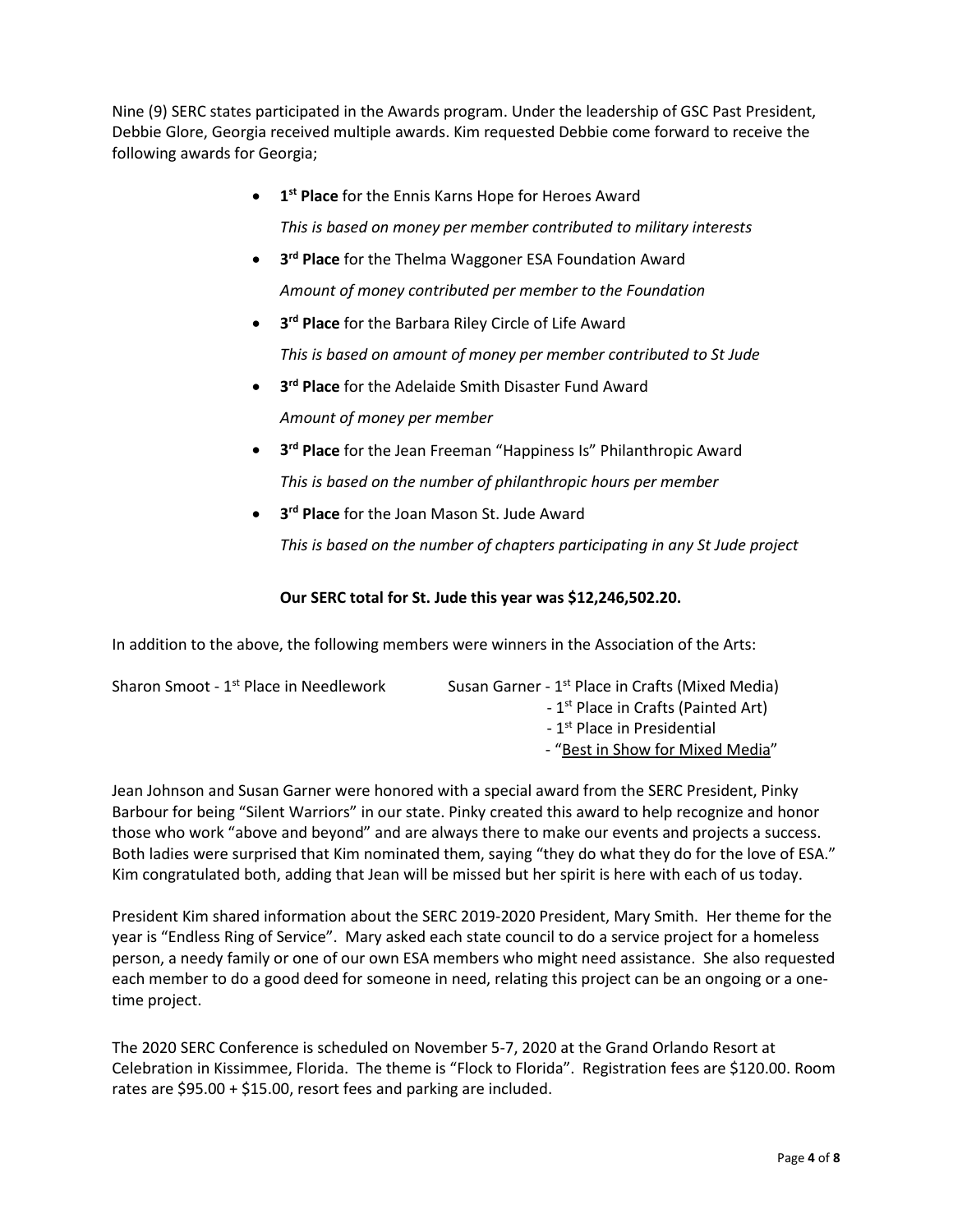**First Vice President/Nominating Committee Chair Vicki Warren** called for Candidates. She advised, according to GSC Bylaws, Article 2, Section 2B, the Nominating Committee shall solicit nominations from the chapters for the four elected positions of the State Executive Board ninety (90) days prior to the State Convention. The Elected Officers are First Vice President, Second Vice President, Recording Secretary and Treasurer. She sent emails to each Chapter President on January 31, 2020, meeting these guidelines. She will accept nominations through March  $17<sup>th</sup>$ . She advised interested members to review the duties and responsibilities of these offices, found under Article 8, Section 2 of the GSC Bylaws. Vicki encouraged all to consider running for an office.

**Second Vice President Wanda Price** provided the 2022 Convention report. She thanked those chapters who committed to host the 2019-2020 (Alpha Beta) and the 2020-2021 (Gavelettes) GSC Conventions. She further requested any chapter or chapters interested in hosting the 2021-2022 convention to contact her, encouraging all chapters to consider hosting.

**Corresponding Secretary Venetia Lewallen** advised a "Thank You" letter from Easterseals for Georgia's donation was received. She requested each chapter submit a story and/or photos for the upcoming newsletter, themed "Candy Grams coming your way for V-Day," highlighting the special bonds in your chapter. She thanked those who have already contributed to the edition, advising this Sunday is the deadline for submission. She reminded the members of Danny Thomas being in the room today. All were requested to rub Danny Thomas' nose to find a hidden number under it. We will find out the purpose of the "numbers hidden beneath Danny's nose" at our State Convention.

**Junior Past President/Disaster Fund Chair Debbie Glore** provided her report. Contributions received from Georgia ESA Chapters to-date is \$664. She encouraged all to donate to the fund and complete the donation slips contained in the blue donation bags on each table. She hopes to reach donations totaling \$2,000.00 this year. She thanked all for their donations.

**Parliamentarian Romanda Talley** advised an email was sent on January 4, 2020 to all members soliciting any bylaw or standing rule proposed amendments by February 15<sup>th</sup>. Changes were received and reviewed by the Bylaws Committee and the Executive Board. They will be sent to all Chapters for consideration at least 30 days prior to the final vote at Convention.

It is noted that several of the changes are housekeeping. For example, the word *Jonquil* is found in our Bylaws and Standing Rules*.* This word will be changed to *Journey* as ESA Headquarters changed the name of our magazine from *Jonquil* to *Journey*. Also the Easter Seals organization combined their "two word" name to one, "Easterseals." The Bylaws and Standing Rules pertaining to these housekeeping items will be grouped into one change for possible voting seriatim, eliminating a long time span. She referred all to our Policy Manual on the GSC website for any question they may have. Gennie Gilvin displayed the site on the screen. Romanda thanked her Bylaws Committee, Susan Knudson and Debbie Glore.

Romanda reminded all of the Parliamentarian question she asked at the Fall Board Meeting, with Pat Griffin, Susan Knudson and Gail Marchant responding with correct answers. Those who answered correctly were requested to provide one question each for the assembly at this meeting. Pat's question was on "Motions." Susan's question pertained to "Privileged Motions." Gail's question was about the "Rules of a Small Board." The people with correct answers were Pat Griffin and Gennie Gilvin. Romanda provided a gift to those answering correctly. Today's winners will each present a parliamentarian question at convention.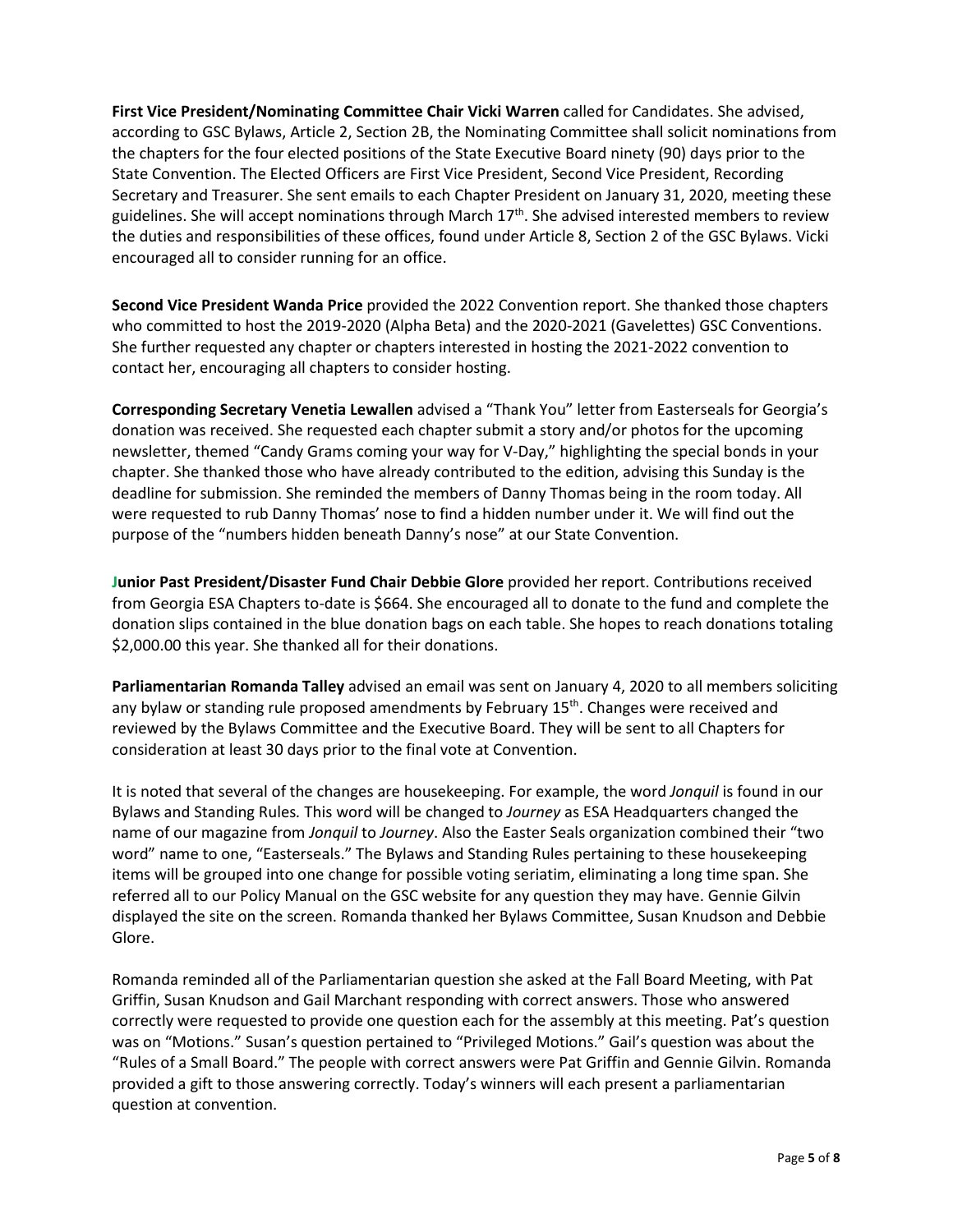#### **APPOINTED OFFICERS REPORTS**

**Association of the Arts Chairs Brittany Rogers & Megan Watson** referred to the Association of the Arts information printed on the back side of the Awards Spreadsheet that was given to all at the meeting. Brittany Rogers's mailing address is also provided on the form. April  $15<sup>th</sup>$  as the deadline for submission.

**Awards Chair Debbie Glore** began her report by encouraging chapters to complete and submit their chapter's award forms. She advised the new award forms with some new guidelines are available for use on the Georgia website. Each member was provided with a "Cheat Sheet" that was compiled with information of who each award should be sent to this year. She related the new "Ideals" book is available on the website, along with the revision of the Pallas Athene awards. She re-iterated, April 15<sup>th</sup> as the deadline for all award submissions.

**Easterseals Chair Darlene James** reminded all to report to her any donation(s) they or their chapter gave to Easterseals this year.

**Finance Chair Susan Knudson** reported the Executive Board approved all of her ideas for the finance Project at the 2020 Convention. The fundraising will consist of three (3) projects; "Split the Pot" raffle with one (1) ticket for \$3.00 or two (2) for \$5.00 with a 50/50 split; raffle of a painting done by Gennie Gilvin and a quilt made by Connie Presley and an auction. She requested each chapter to bring at least one (1) item valued at a minimum of \$25.00. The item can be lottery tickets, baskets, money tree, etc. Raffle tickets were placed in each Chapter President's packet.

**Foundation Counselor Pat Griffin** related of thirty-three (33) Georgia members and four (4) chapters having paid their dues this year. She reminded all of the need to pay their dues by February 28<sup>th</sup>, for eligibility to vote on Foundation business. Pat also reminded all to use the "Turn-Around Fund," which has not been used much this year. She added this year's donation to the Georgia State Council Endowment was \$350.00. She went on to say that Jean Johnson planned to announce at this meeting that she started an endowment scholarship at the Foundation. Since Jean passed away on February 4, 2020, Pat shared the particulars; scholarship is named the "Jean Johnson Memorial Endowment; " the scholarship has a starting balance of \$25,000.00; is to be given to a Georgia resident, any major, any university, college or technical school and the student must have a 3.0 GPA to be eligible. She encouraged members to honor Jean's memory with a memorial contribution to the scholarship initiated by her and named for her, especially due to the absence of a Memorial Service for her.

**President Kim New** called for a "Moment of Silence" in the memory of Jean Johnson.

**Philanthropic Chair Sharon Smoot** reminded all to count philanthropic monies, hours and time donated, requesting all to report the numbers on their Philanthropic Report.

**Scrapbook Chair Venetia Lewallen** asked for a volunteer, then selected Monette Horton to participate in an imaginary skit involving holding and looking at a large scrapbook containing all the photos sent in by each chapter. She asked each chapter to send in photos from this year of their chapter members for the scrapbook.

**St Jude Senior Chair Frances Jennings** related of Georgia's funds to St. Jude to-date as \$992,269.00. She advised \$15,000.00 credit from the Warrior Dash not yet been included in this total. Once added, Georgia's total will surpass \$1,000,000.00. Certificates earned will be given at our State Convention.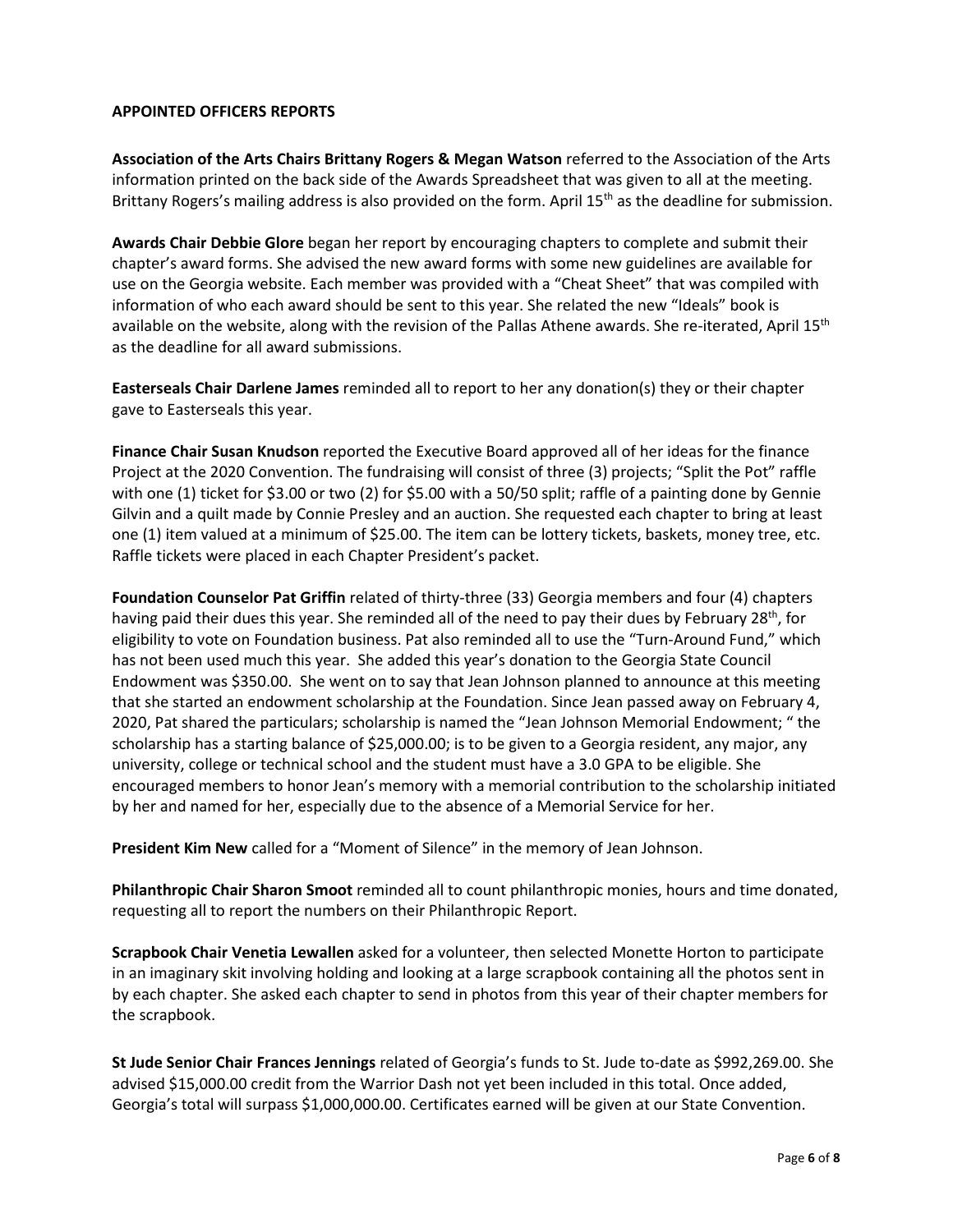Frances advised she is not receiving the Completed St. Jude forms anymore. She encouraged all to register as a St. Jude volunteer at [https://volunteer.stjude.org,](https://volunteer.stjude.org/) then click on Register at the top right of the page. She added that she no longer automatically receives copies of St. Jude Booked or Completed Forms, therefore, she requests to be copied when each form is completed. Connie Presley will chair the Dream Home in Middle Georgia (Warner Robins or Kathleen), with Romanda Talley chairing the Savannah Dream Home. Connie advised she had her volunteer sign-up sheet for Middle Georgia, if anyone wanted to sign-up. Open house will begin May 9<sup>th</sup>. See Romanda for a volunteer opportunity at the Savannah Dream Home. Frances related of having the chapter St. Jude totals if anyone wants to see them.

**Yearbook Chairs Karen Smith** advised the updated GSC 2019-2020 Yearbook will be presented to President Kim once completion has occurred.

## **The meeting recessed for an eight (8) to ten (10) minutes break.**

President Kim New resumed the meeting by reiterating we were celebrating "Hope for Heroes" at this meeting. She asked members to stand if they participated in any "Hope for Heroes" programs this year. She provided candy that Stormy Bowie and Debbie Lamp'l handed out to all of the members standing.

**Hope for Heroes Chair Ruth Ann Edge** presented a "hands on" "Hope for Heroes" project for all to complete. She provided the supplies that were given out to make a small red, white and blue wooden American Flag. She suggested we place them on the red, white and blue material wreath we made at the 2019 Leadership Meeting.

**Chaplain Kaye Genovese** provided the Luncheon Prayer.

**President Kim** recessed the meeting for lunch, after requesting the "Pledge," "Person and Chapter of the Year" be first in line to obtain their lunch, followed by all the new members, first time attendees and veterans.

**President Kim resumed the meeting following lunch at 1:00 p.m.**

#### **Under Unfinished Business**

**2020 Convention Chair Gail Marchant** provided a report of the "Ohana" themed Convention. It will be held at the Hilton Marietta Conference Center on 5/15-5/17/20. Registration deadline is April 10th. She asked people to register as soon as possible, reminding all of the special prize drawing for those registering before March  $1^{st}$ . Hotel registration deadline is April  $13^{th}$ . For your convenience, Registration and ad forms were placed in the Chapter President Packets. They were also available from Stormy Bowie. Gail reminded all to wear their Hawaiian clothing, accessories, etc. Friday evening, then sit back, relax and enjoy the entertainment by Elvis or "Jelvis." The Gavelettes were reminded to include the cost of the Gavelette Luncheon when they register for the convention.

**2022 SERC Conference Chairs Romanda Talley & Susie Knudson** did not have a report.

#### **Under New Business**

**Corresponding Secretary Venetia Lewallen** presented the following Executive Board Recommendation: